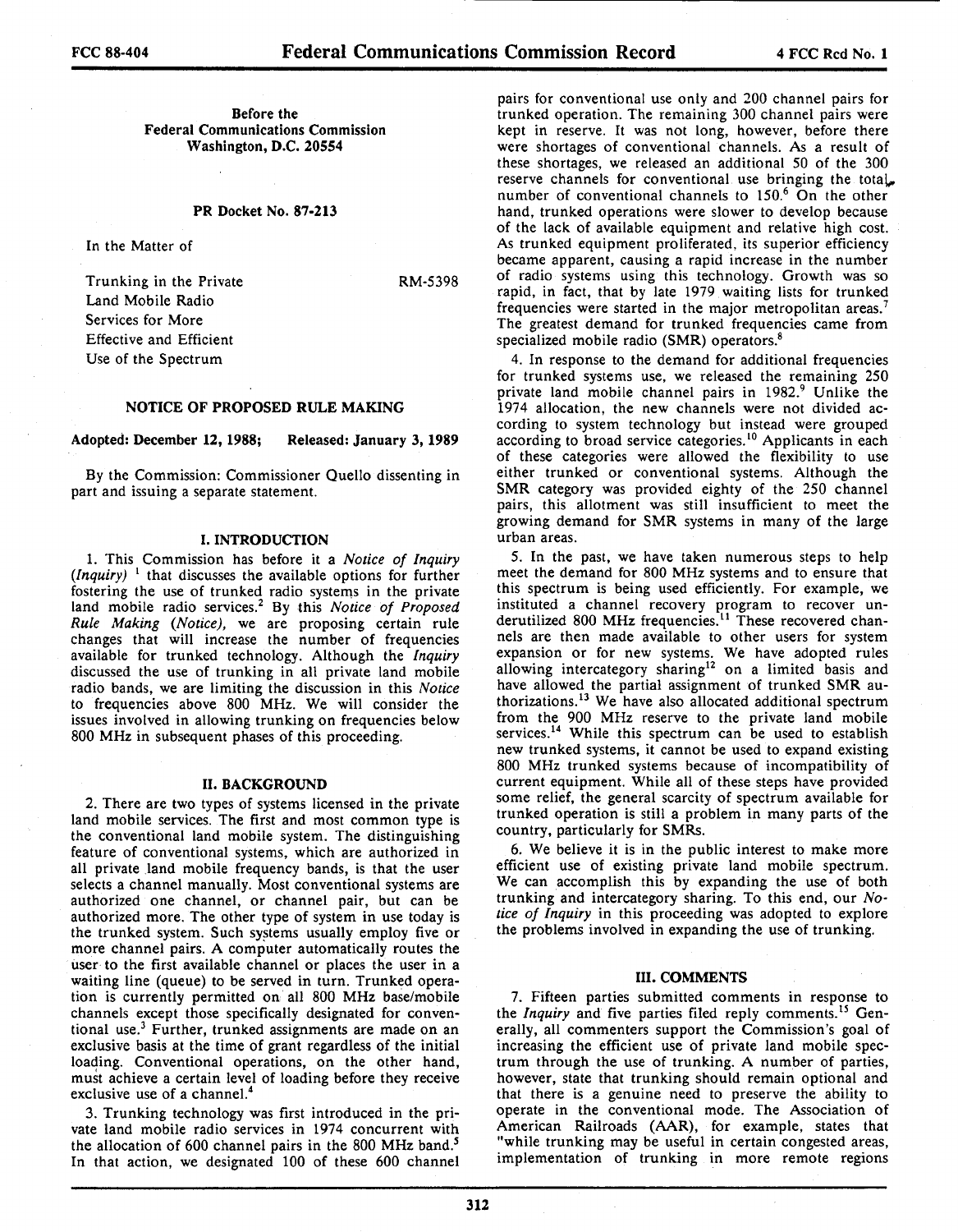(where most railroad operations are situated) simply would not be feasible."<sup>16</sup> The American Petroleum Institute (API) notes that "for many PLMRS eligibles, including API members, it is not economically viable nor technically feasible to employ trunked systems."<sup>17</sup> Those entities with needs for conventional systems urge the Commission to take into consideration the communication requirements of all radio users in determining whether and to what extent the use of trunking should be expanded. In this vein, API and the Utilities Telecommunications Council (UTC) recommend that we continue to reserve some 800 MHz channels for conventional use only.<sup>18</sup> The Association of Maximum Service Telecasters (MST), on the other hand, argues that we should create ificentives for, or mandate, the use of trunked technol- $Ogy.<sup>19</sup>$ 

8. Forest Industries Telecommunications (FIT), Mobile U.H.F., and Associated Public-Safety Communications Officers, Inc. (APCO) state that trunking should be permitted in all portions of the private land mobile spectrum.20 Most commenters, however, support expanding trunking above 800 MHz, while expressing concerns about allowing trunking below 800 MHz. Generally, these commenters do not argue against allowing trunking on frequencies below 800 MHz, but rather, emphasize that there are a number of additional problems associated with its implementation in these lower bands. For example, the comments of the Land Mobile Section of the Electronic Industries Association (EIA) state: $21$ 

In sum, the ability of equipment manufacturers to provide trunked systems on a timely basis on spectrum below 800 MHz exists. There are, however, operational and administrative hinderances combined with the heavy present usage of the more attractive bands, that must be overcome before trunking to any meaningful degree can occur.

Because of the additional problems associated with trunking below 800 MHz, a number of commenters recommend that the Commission deal with this issue separately so as not to delay expanding trunking above 800 MHz.22

9. Only a few of the commenters address the specific questions set forth in the *lnquiry.23* In general, these commenters favor some expansion of trunking above 800 MHz, particularly on the original 150 conventional channel pairs for system expansion. Regarding existing trunked systems seeking to expand, most entities recommend that we (1) require applicants first to consider all in-category frequencies, (2) make conventional channels assigned to trunked systems subject to trunked construction and loading requirements, (3) limit system expansion to one channel more than the current system loading warrants, (4) maintain present frequency coordination requirements, and (5) recover out-of-category frequencies assigned as a result of interservice sharing first and return them to their original frequency pool.<sup>24</sup>

10. Concerning the questions on whether we should allow unused out-of-category frequencies to be used for the construction of new trunked systems, the American SMR Network Association, Inc. (ASNA) argues that we should not allow entities to establish new trunked systems on unused conventional channels. According to ASNA, such an action would reduce the number of channels

available to existing trunked systems seeking to expand.<sup>25</sup> Further, ASNA argues that such an action could deny the legitimate needs of Business and Industrial/Land Transportation eligibles.26 The National Association of Business and Educational Radio, Inc. (NABER) also filed comments against allowing entities to employ unused conventional frequencies to establish new trunked systems. NABER is concerned that applicants could bypass waiting list procedures for grant of SMR licenses.<sup>27</sup> The Special Industrial Radio Service Association (SIRSA). on the other hand, favors allowing entities to implement new trunked systems on the 150 conventional channels.<sup>28</sup>

11. In response to the issue of combining existing conventional systems in order to form one trunked system, NABER, ASNA, SIRSA, State of Connecticut, and API favor allowing conventional channel licensees who have exclusive use of their channels to combine and trunk over all associated channels.29 ASNA would impose the condition that such conventional licensees co-locate their systems so that the trunking takes place from one site. It also suggests that the conventional systems combining channels be licensed as a single SMR system.<sup>30</sup> In cases that involve combining a number of multiple licensed systems (i.e., community repeaters), NABER suggests that the Commission require the consent of all involved users before allowing the conventional channels to be used in a trunked mode.<sup>31</sup> SIRSA disagrees with ASNA's recommendation that conventional systems combining together should be licensed as SMRs. It argues that users should be allowed the flexibility to choose not to be licensed as SMRs.<sup>32</sup>

12. In the *Inquiry,* we asked whether rules governing trunking in the 800 MHz band should be extended to the 900 MHz band. ASNA states that it favors extending any new rules and policies adopted at 800 MHz to the 900 MHz band. It recommends that we allow trunked SMRs access to 900 MHz frequencies in the Business and Industrial/Land Transportation categories at the same time we allow intercategory sharing between these two categories.<sup>33</sup> SIRSA opposes this position. It urges the Commission to allow intercategory sharing at 900 MHz between the noncommercial categories before providing SMRs access to this spectrum. 34

13. Finally, General Electric Mobile Communications Business (GE) recommends that the Commission establish a trunking standard so as to make interoperability among existing trunked systems mandatory. It argues that users are "effectively 'locked in' to one manufacturer by the choice of equipment." This, according to GE, limits user flexibility by denying entities the ability to switch to another trunking system in the same market that offers superior service at lower rates.<sup>35</sup> Motorola, Inc. (Motorola) disagrees with GE's analysis. It claims that the adoption of a trunking standard would limit, rather than expand, the public's choices of equipment. According to Motorola, GE's proposal would retard innovation.36

#### IV. DISCUSSION

14. We have reviewed the comments and believe it is timely to propose specific rule changes for expanding trunking opportunities on frequencies above 800 MHz. This is not the case, however, for allowing trunking below 800 MHz. The problem of allowing the use of trunked technology on frequencies that have no provisions for exclusivity is . difficult and would take much time and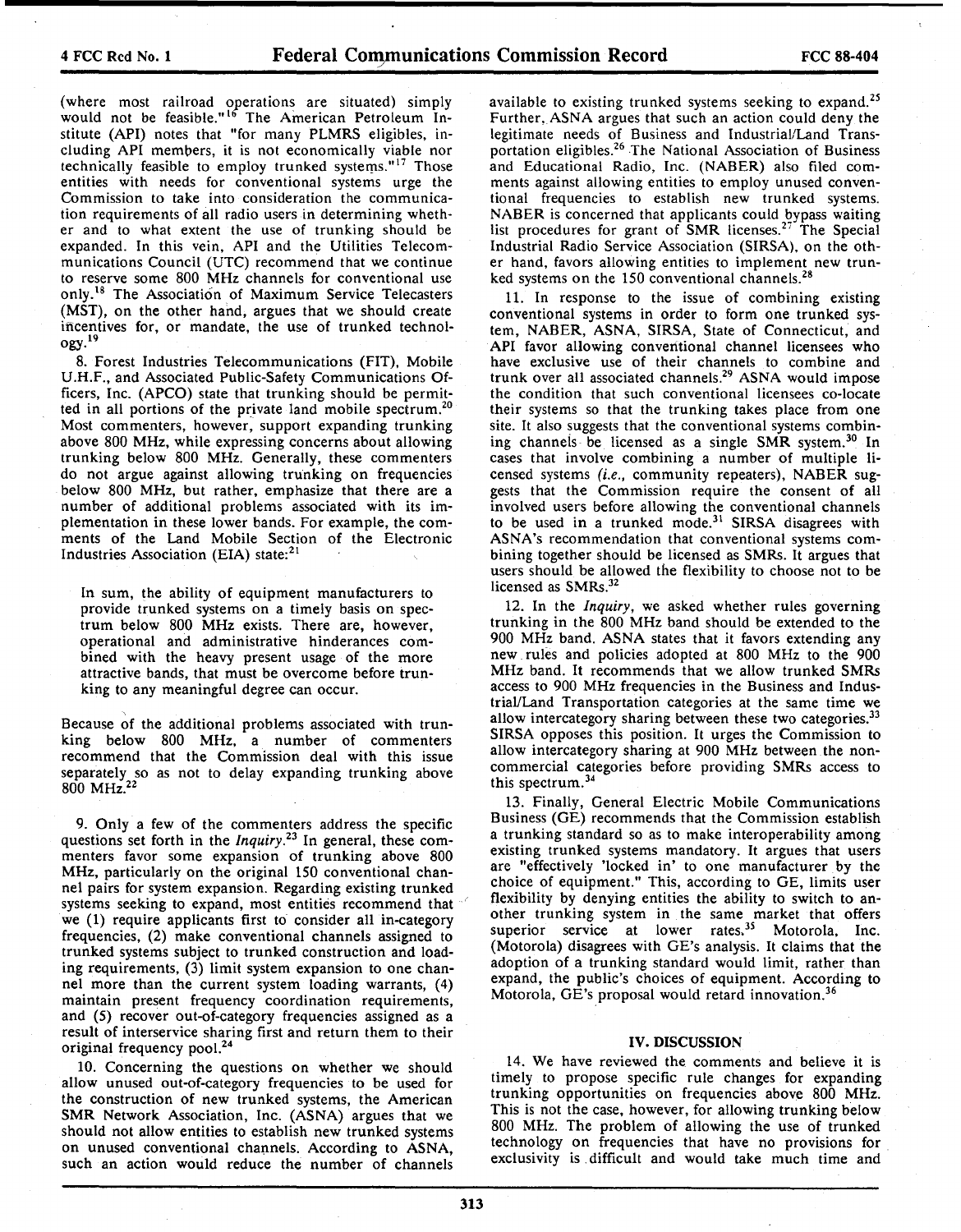effort to resolve.<sup>37</sup> Rather than delay progress on expanding trunking opportunities above 800 MHz. we will sepa· rate this proceeding into stages. dealing first with trunking above 800 MHz. We will examine the feasibility of allow· ing trunking below 800 MHz at a later date.

15. The purpose of this *Notice* is to examine ways *to*  increase the opportunities for trunked systems in the private radio frequency bands above 800 MHz.<sup>38</sup> One possible way to accomplish this would be to allow trunking on the 150 conventional frequencies at 800 MHz that are currently available only for conventional operation.<sup>39</sup> We could also expand our intercategory sharing rules. For example, under the current rules, trunked SMR licensees have access only to unused out-of-category frequencies.<sup>40</sup> We could allow these licensees access to out-of-category frequencies that are currently in use for system expansion. In this *Notice,* we are proposing a combination of these options together with appropriate conditions to ensure that sufficient opportunities remain for users requiring conventional operations. These options are consistent with our overall policies regarding sharing and reducing government regulation as well as our goal of increasing efficient use of existing spectrum.

#### A. Trunking on the **150** conventional frequencies.

16. The 150 frequencies detailed in Section 90.615 of the Rules are available only for conventional use; trunked operation is not permitted.41 Allowing these frequencies to be trunked is probably the single most significant step we could take to help satisfy the demands of the SMR industry for additional spectrum for trunking. There are several urban areas where fully loaded trunked SMR li· censees seeking *to* expand can no longer obtain frequen· cies from the Commission, either from their own pool of frequencies or through intercategory sharing, while some of the 150 conventional frequencies are still available. Allowing trunking on these frequencies would increase spectrum efficiency both by using idle frequencies and by providing for a generally more efficient technology. On the other hand, allowing trunking on these frequencies would reduce the number of frequencies available for conventional operations. In this regard, several parties filing comments indicate that they have a need only for conventional operations.

17. Our analysis of the comments to the *Inquiry* leads us *to* conclude that the public interest will be best served by allowing trunking on the original 150 conventional frequencies. Trunking is a more spectrum efficient mode of operation. Further, we propose trunking as an option and not a requirement. Consequently, entities would still be able to use any of these frequencies in the conventional mode. We believe that the public interest is best served by providing our licensees the flexibility to use frequencies in the manner that best suits their needs. We see no reason to continue to reserve these frequencies for conventional use only, especially when many areas of the country have a greater demand for trunked operation than for conventional operation. By making these fre· quencies available for both types of operations we will let demand determine use.

18. We could implement trunking on these frequencies in several ways. We could divide the original 150 conven· tional frequencies among the various service categories or place all the frequencies in one of the four service categories as we did with the original 200 trunked frequencies.42 We could also treat these 150 frequencies as a separate "general access" category. We believe this latter approach is best. Under the current rules, the 150 con· ventional frequencies are assigned on a "first come, first served" basis to any Part 90 eligible. Consequently, the same frequency may be assigned to a public safety entity in one area, a business entity in another and a power company in still another area. Further. there is currently a variety of users on these frequencies, unlike the original 200 trunked frequencies which are predominantly used by SMRs. These facts make the options of dividing the 150 channels into each of the four service categories or assign· ing all of the frequencies in one of the existing service categories difficult from an administrative standpoint. The present assignment policy, however, does not present a problem if we treat these frequencies as a separate "general access" category. Establishing a general access cate· gory also is consistent with how we license "unassigned" frequencies in the  $470-512$  MHz band.<sup>43</sup> Therefore, we propose to treat these frequencies as a separate distinct category and designate it the "General" Category.

#### **(1)** Expanding existing trunked systems on unused Gen· eral Category frequencies.

19. We currently have rules governing the use of unused (unlicensed) frequencies in one service category by eligibles in another service category for system expansion.44 In developing these intercategory sharing rules, we established criteria for determining under what conditions out-of-category entities can invoke intercategory sharing. These criteria are necessary to protect the needs of incategory users. The same concerns apply *to* the General Category where the in-category users are those who need conventional systems only. To protect the interests of these in-category users, we are proposing minimal restrictions to licensees of trunked systems seeking frequencies from the General Category for system expansion. These restrictions are similar *to* the intercategory sharing provisions that currently apply *to* the other service categories.

20. We propose to allow licensees of existing trunked systems loaded to 70 mobiles per channel access to un· used frequencies in the General Category. We propose to limit this access *to* one more frequency pair than the expanding system's current loading warrants. Finally, we propose that all applications for unused General Category frequencies to expand fully loaded existing trunked systems include a statement from the applicant's own category coordinator that frequencies are not available in its service category (*i.e.*, one of the four service pools).<sup>46</sup> Because there is no private group coordinating frequencies in the SMR Category, we propose that an SMR licensee submit a statement that no 800 MHz frequencies are available in the SMR category in the proposed area of operation. The existence of a waiting list for SMR pool frequencies will verify this statement. We also propose to "take-back" these conventional channels first from any trunked system that is subsequently subjected to a channel recovery action due to insufficient loading. Further, if a licensee obtaining conventional frequencies through this process has an application on a waiting list, the application will be removed from the list unless the system remains fully loaded even after acquiring the new frequencies, in which case the application will retain its original position.<sup>47</sup>

21. The Rules require that applications for intercategory sharing of frequencies be accompanied by frequency coordination.48 Because frequency coordination serves to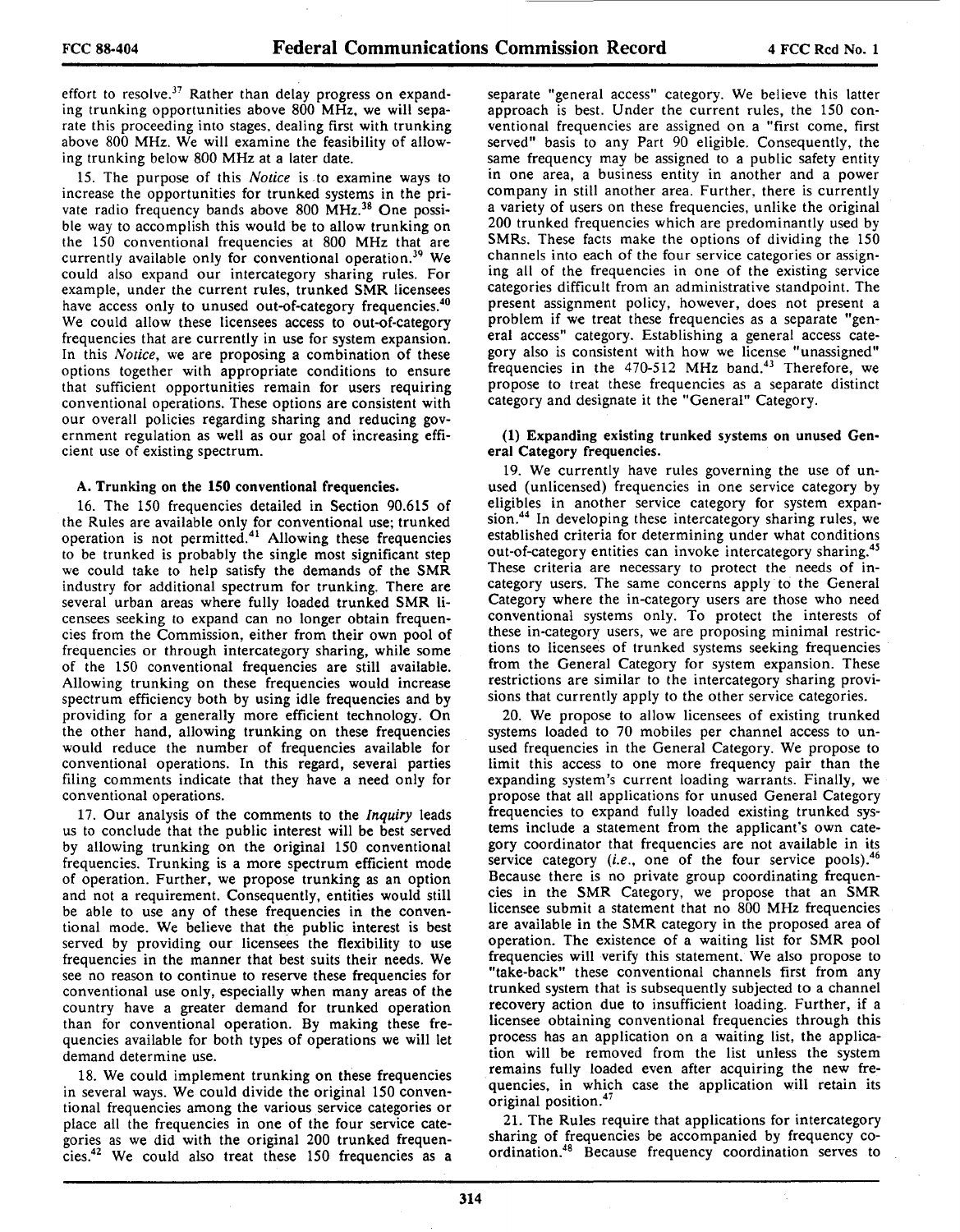maintain an accurate data base, we do not intend to change this requirement for applications by trunked users for General Category frequencies. Under our proposal, however, SMRs now will be allowed access to unused General Category channels to expand trunked systems. These channels are currently coordinated by three groups.49 Thus, we must decide the appropriate coordination procedure to be employed.

22. The primary objective of this Notice is to make more efficient use of the existing private land mobile 800 MHz band allocation and to do so as quickly as possible to provide relief to 800 MHz users. To maintain an accurate data base reflecting the use of General Category frequencies, we must establish some mechanism for coordinating trunked SMR systems operating on these frequencies.<sup>50</sup> Accordingly, we propose to allow trunked SMRs requesting General Category frequencies to obtain coordination from any of the three certified coordinators in this band.<sup>51</sup> Furthermore, we propose to modify the frequency coordination procedures for conventional SMRs operating on the General Category channels. Inasmuch as we are proposing to allow trunked SMRs seeking these channels to utilize the services of any of the three recognized coordinators of those frequencies, it would be consistent to allow applicants for conventional SMRs this same flexibility. This would establish common procedures for both trunked and conventional SMRs on these channels.

(2) Expanding existing trunked systems on in - use General Category frequencies.

23. We also propose to allow licensees of existing trunked systems loaded to 70 mobiles per channel access to in-use General Category frequencies. Under this proposal, an existing licensee operating on one (or more) of the 150 General Category channels may assign its authorization to an eligible trunked licensee with a fully-loaded system, subject to the filing of an assignment application and our approval of the application. A licensee seeking to expand an existing trunked system will receive the assignor's license expiration date.<sup>52</sup> In essence, the new licensee would stand in place of the original licensee.

24. Consistent with our approach that allows fullyloaded trunked systems seeking to expand to employ unused General Category frequencies, we propose to establish certain criteria for determining when trunked systems seeking to expand can take advantage of in-use General Category frequencies. In this regard, we propose to apply the same criteria as we did above for expanding systems seeking access to unused General Category frequencies.53 In addition, we propose to require that the new frequencies be used at the primary site of the expanding system. Administratively, this simplifies the licensing process and it is consistent with our current policy of requiring all frequencies that are trunked in one system to be located at a primary site.<sup>54</sup> Certain commenters, in fact, suggested that this be required.<sup>55</sup>

25. Our proposal would not require the assignor of the conventional authorization to have exclusive use of the channel.56 When the frequency is shared by more than one licensee, however, we propose that the application for assignment include a signed statement listing all affected co-channel licensees verifying that they all have agreed to the proposed assignment or shared use.<sup>57</sup> This requirement will prevent any licensee from significantly affecting the use of a shared frequency by other co-channel users.

26. We also propose to allow a licensee of one or more General Category channels to transfer for a profit its authorization(s) to an eligible out-of-category trunked licensee regardless of whether the transferor has completed construction of its authorized station(s). In other words, we would permit for-profit transfers from a licensee of an unconstructed conventional system to a trunked licensee to expand its trunked system. We would also permit such transactions when the transferee is in the process of accumulating channels for the purpose of creating a new trunked system. Given our goal of promoting the development of spectrally efficient trunked systems, we tentatively conclude that the public interest would be served by not inquiring into the amount of profit, if any, the transferor realizes on such a sale, and by not limiting such transfers to completed systems only.

27. We recently discussed allowing for-profit transfers of construction permits in the Domestic Public Cellular Radio Telecommunications Service.58 We concluded that such transfers are permissible under the Act and serve our goal of promoting the rapid provision of cellular service by facilitating the creation of economically, viable, competitive cellular systems in many markets. Similarly, we see no reason to inquire into any profit that may be realized by the transferor of an unconstructed conventional license for use in a trunked system. Our overriding goal in this proceeding is to promote spectrum efficiency. Since facilitating the creation or expansion of trunked systems accomplishes that goal, we tentatively conclude that allowing these transactions for this purpose in this private land mobile service is warranted.

28. At the same time, however, we are concerned that licensees of General Category channels not speculate in such authorizations. Accordingly, we propose that the sale of a General Category authorization for unconstructed facilities will be permitted only after a showing by the transferor that it is not speculating in private land mobile radio licenses. This provision, which would be analogous to that contained in Section 22.40(b) of our Rules for the Public Land Mobile Service, would require a transferor to demonstrate that it acquired the General Category authorization for the purpose of constructing and operating the system, and that its decision to sell was prompted by changing business circumstances or marketplace conditions. This approach has proved effective in the Part 22 services and we tentatively conclude that it will be equally effective here. We invite comments on our proposal to allow the license transfers discussed above.

29. In reaching our tentative conclusion to allow the transfer of an unconstructed conventional frequency authorization, we are mindful that Congress did not intend the Commission to employ auctions or similar economic methods in managing the private land mobile spectrum. In discussing the 1982 amendments to Section 331(a) of the Act, Congress stated its concern that allocating frequency space based on a " ... user's monetary ability to pay for a frequency allocation will work to the detriment of an efficient and competitive private land mobile spectrum."59 Our proposal is intended to provide flexibility and incentives for private land mobile licensees to assemble spectrally efficient trunked systems to meet the demand for land mobile services. We request comment on whether such transfers would be inconsistent with the Congressional intent. In considering this question, commenters may wish to address whether allowing uncon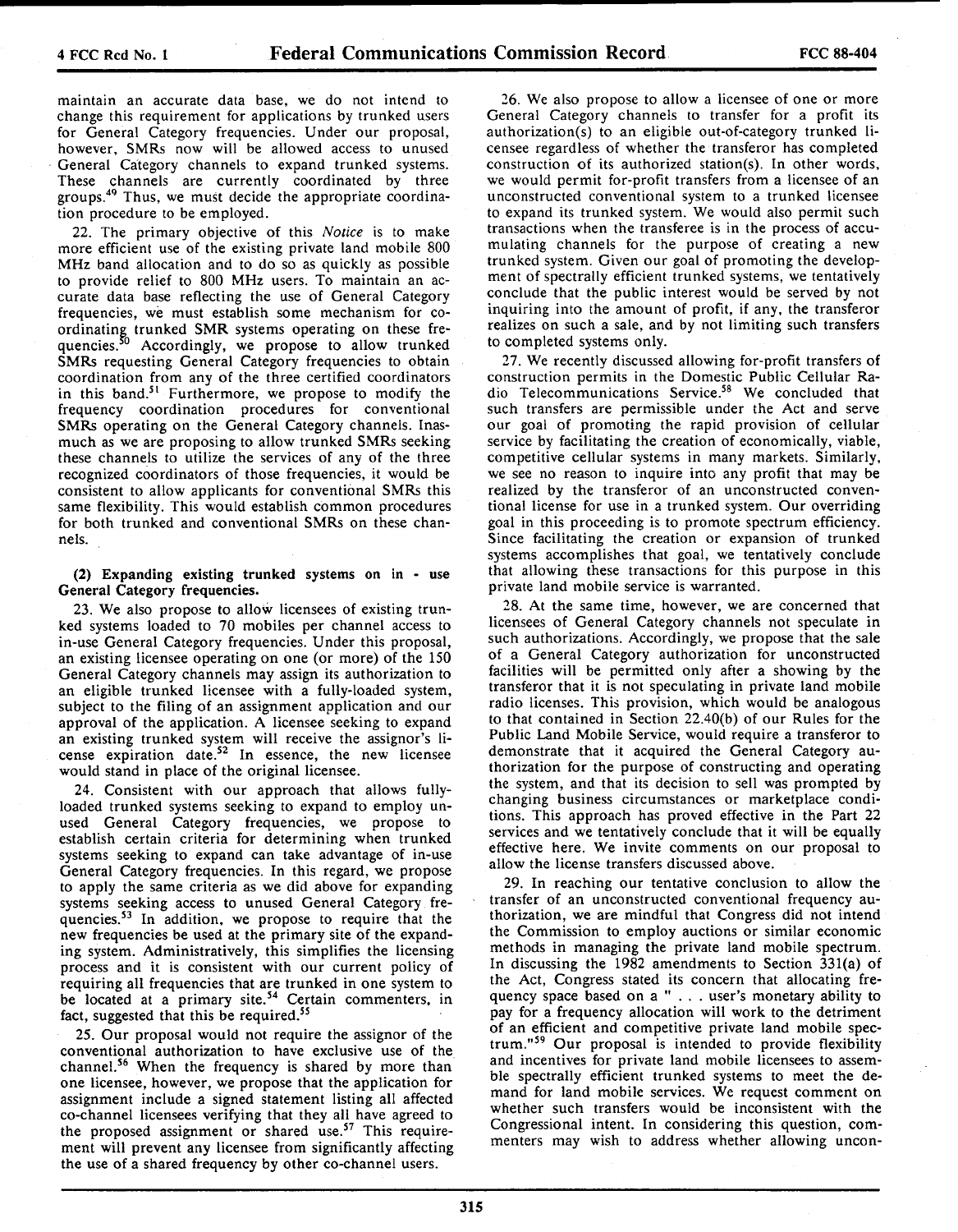structed license transfers is necessary in light of the other measures we propose here to help alleviate the shortage of channels available for trunked use.

30. Frequency coordination is also an issue relevant to trunked systems seeking to expand by employing in-use General Category frequencies. We propose that licensees of trunked systems applying for General Category frequencies that are currently being used submit a coordination statement from the coordinator in the service in which the assignor's system is licensed. This will allow the data base to be changed to reflect trunked use of the channels. If the General Category frequency or frequencies being assigned are already licensed to an SMR, then the assignee may submit a coordination statement from any of the three recognized coordinators of the conventional frequencies. Frequency coordination in these cases is necessary to maintain an accurate data base.

# (3) Establishing new trunked systems on General Category frequencies.

31. The *Inquiry* solicited comments on whether we should allow new trunked systems to be established on the 150 conventional frequencies. We noted that this would be of particular interest to SMR operators that wish to establish a new SMR trunked system capable of interfacing with an existing trunked SMR operating in the 800 MHz band but for whom no SMR pool frequencies are available. The *Inquiry* also addressed allowing existing licensees operating on the conventional frequencies to combine their operations into a new trunked system.

32. The current rules do not provide for new trunked SMR systems to be established by acquiring frequencies through intercategory sharing. The purpose of this restriction is to accommodate the needs of in-category eligibles. The General Category, however, differs somewhat from the specific service categories. For example, any entity that can establish eligibility in one of the four service categories is eligible to be licensed on these frequencies. Consequently, unused conventional frequencies can be employed to establish new Public Safety, Business, SMR, and Industrial/Land Transportation conventional systems. We have already proposed to allow trunking of these frequencies. Consequently, we see no reason to differentiate between in-category eligibles establishing a new conventional system or a new trunked system. We propose, therefore, to allow entities to establish new trunked systems on General Category channels. We also propose to limit the number of channels that we will license at any one time for a new system to five. This is consistent with the current provisions of Section 90.621(a) of the Rules.

33. We recognize, however, that it is considered more efficient to accommodate the expansion of fully loaded trunked systems as opposed to creating new trunked systems. In fact, we note our decision when we merged Subpart M and S of Part 90 where we specifically granted preferences to fully-loaded systems over new systems.<sup>60</sup> We therefore propose to initially limit access to the General Category channels to existing trunked systems seeking to expand. After we have allowed such expansion of existing systems for six months, we will accept applications for new systems on the General Category frequencies. These restrictions will not apply to applicants for conventional operations or to applications that seek authority for one or more existing conventional licensees to combine operations into a new trunked system *(See* para. 35 *infra).*  Systems seeking these channels for expansion will be required to submit a new application, even if they are on a waiting list for additional frequencies, and will be processed on a "first come - first served" basis.

34. We propose to follow the same frequency coordination procedures for establishing new systems that we propose herein for existing systems seeking conventional frequencies for system expansion. Under this approach, an applicant proposing to establish a new trunked SMR system, for example, could obtain frequency coordination from any of the three recognized coordinators of the conventional frequencies.

35. We also propose to allow existing conventional licensees of the General Category frequencies to combine channels and trunk over those channels. In essence, these entities could combine several existing conventional systems to form a new trunked system. Existing conventional users licensed on the original 150 conventional frequencies also could combine with existing conventional users licensed in one of the present four service categories to form a new trunked system.<sup>61</sup> We believe that the regulatory flexibility inherent in allowing such use will allow the creation of new, more spectrum efficient systems that could provide additional communications service. The frequencies being combined do not have to be licensed on an exclusive basis. If there is more than one licensee involved, however, the application must include a signed statement listing all affected co-channel licensees and verifying that they all have agreed to the proposal.

36. Administratively, such an action would be treated as a license modification. Frequency coordination, therefore, would be required.<sup>62</sup> Consistent with our policy for trunked operation in other categories, all frequencies being trunked together in the new system must be located at a primary site. Further, the new trunked system must be licensed to a single entity. At this time, we propose to allow all affected channels to be part of the new trunked system but we do solicit comments on whether the total loading of all the licensees should account for the number of channels permitted. For example, if eight licensees of eight different conventional systems having a cumulative loading figure of 280 mobiles agree to form a single trunked system, should this cooperative venture be limited to four or five channels.<sup>63</sup> We propose that the loading deadline will be calculated from the original date of each license being combined. If each license is more than five years old then the assignment date will be used for loading purposes.

**B.** Intercategory sharing between the other service categories

# **(1)** Expanding existing trunked systems

37. Another way we could provide some relief to entities needing 800 MHz frequencies for trunked operation would be to expand our current intercategory sharing rules. We could, for example, allow existing trunked systems access to in-use frequencies in other service categories. Expanding trunked systems currently have access only to unused (unlicensed) frequencies through the intercategory sharing process. We have received requests from licensees to trunk over frequencies that are allocated in another service category and are currently licensed. Such requests are becoming more prevalent due to the shortage of 800 MHz frequencies. Allowing this option would increase spectrum efficiency and allow market forces to prevail.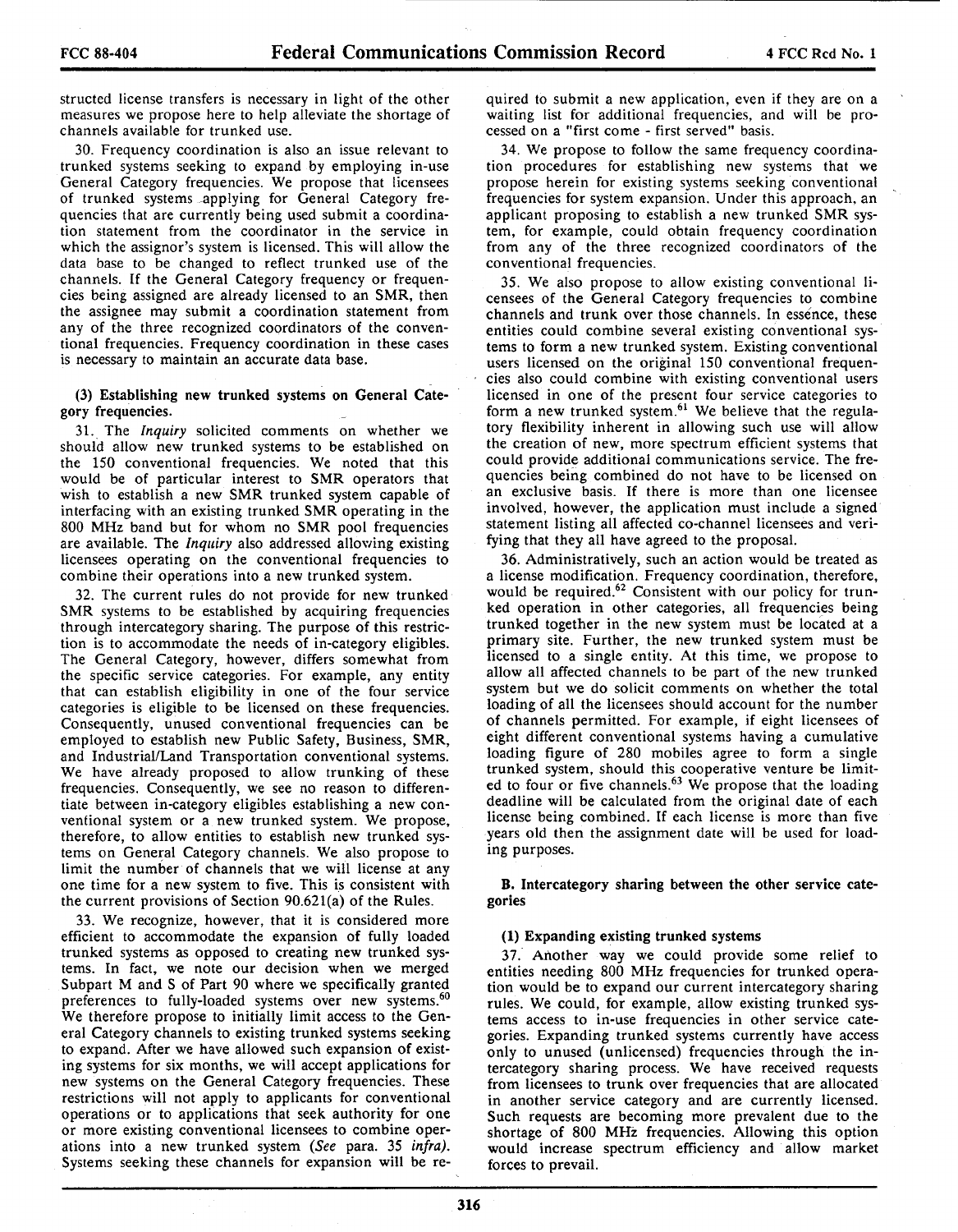38. We propose to allow licensees of existing trunked systems loaded to 70 mobiles per channel access to in-use frequencies in service categories in which the licensee is currently eligible under the intercategory sharing rules.<sup>64</sup> Such use will be subject to the conditions proposed herein for expanding trunked systems employing in-use frequencies in the General Category. Expanding our intercategory sharing rules to allow existing trunked systems access to frequencies that are in use provides another option for licensees to satisfy their communication needs. Further, this proposal is consistent with our desire to ensure efficient use of the spectrum with a minimum of government intrusion. Also, allowing such use should help expedite the movement of scarce 800 MHz frequencies to their highest valued use.

## (2) Establishing new trunked systems

39. We could also allow out-of-category frequencies to be used to establish new trunked SMR systems.<sup>65</sup> For example, we could allow entities to employ unused outof-category frequencies from the Business pool of frequencies to form a new trunked SMR system. The advantage to expanding intercategory sharing in this way is that it increases the options available to satisfy user communication requirements. The primary disadvantages, however, are that it could reduce the number of frequencies available for in-service users and the number of frequencies that could be used for expansion of 800 MHz trunked systems.

40. Although we are aware of the demand for frequencies to establish new 800 MHz trunked SMR systems, we are not proposing to permit the establishment of new systems on unused frequencies where the entity is not a primary eligible. In the Public Safety/Special Emergency, Business, and IndustriaULand Transportation Categories, primary eligibility is restricted. Allowing out-of-category entities to establish new trunked SMR systems on frequencies in these service categories might well deny the legitimate needs of category eligibles. Further, SMRs already have access to the non-public safety pools through the intercategory sharing process. This issue is therefore, quite different from allowing the use of trunking on the 150 conventional channels. Finally, precluding entities from employing unused out-of-category frequencies to establish new trunked SMR systems will leave unused frequencies, if any, available for trunked system expansion, which could make more efficient use of the spectrum.

41. We also are not proposing to expand intercategory sharing to allow SMRs to access frequencies in the Public Safety category.<sup>66</sup> The public safety community is currently in the process of preparing regional plans for the assignment of stations in its recently allocated 6 MHz of spectrum. The 70 channels in the public safety pool at 800 MHz is a vital consideration in this planning effort. Because we do not want to disrupt the regional planning process, we do not propose to allow SMRs access to the public safety pool of frequencies.

# (3) Intercategory sharing in the 900 MHz band

42. The *Inquiry* also raised the question of whether to apply the 800 MHz intercategory sharing rules and policies to the 900 MHz band. Currently, there are provisions for intercategory sharing at 900 MHz involving only the Business and Industrial/Land Transportation categories.<sup>67</sup> There is no provision for SMRs operating at 900 MHz to access out-of-category frequencies. We have just started to license 900 MHz SMR systems. If the initial interest in 900 MHz SMRs is any indication, we anticipate that SMRs operating on 900 MHz frequencies in the major urban areas will soon have the same problems of obtaining frequencies as do 800 MHz SMRs. Expanding 900 MHz sharing opportunities makes more efficient use of that spectrum and makes the 900 MHz rules fully consistent with those governing operation at 800 MHz. Accordingly, we propose to allow SMRs to access 900 MHz frequencies in the Business and Industrial/Land Transportation categories beginning on the same date sharing between the latter two categories will be effective. Further, we propose to apply the same rules and policies being proposed herein for 800 MHz to intercategory sharing at 900 MHz.

## C. General

43. GE recommends that we establish an equipment compatibility standard for private land mobile trunked equipment operating in the 800 MHz band.<sup>68</sup> Private land mobile conventional 800 MHz equipment has been available on the market since 1976. Trunked equipment was available approximately two years later. Consequently, there are tens of thousands of users operating radio equipment in the 800 MHz band. Equipment manufacturers have large investments in present equipment designs and inventories. Therefore, an equipment compatibility standard in this segment of the 800 MHz band at this stage could present a substantial cost burden to users, equip· ment manufacturers and dealers/suppliers, as well as disrupt the marketplace that has evolved. Therefore, we decline to propose an 800 MHz equipment compatibility standard.<sup>69</sup>

44. The proposed rules are presented in Appendix B. In addition to comments on the specific proposals put forth, any other comments relating to the subject of expanding trunking above 800 MHz are invited.

#### V. SUMMARY

45. In order to provide some additional relief to 800 MHz private land mobile users we propose the following:

(a) To allow under certain conditions fully loaded trunked systems access to the 150 conventional frequencies at 800 MHz for system expansion.

(b) To allow, after six months, new trunked systems on the 150 conventional channels.

(c) To allow, under certain conditions, existing users on the conventional channels to combine with other users on those frequencies or with conventional users in the service categories to form new trunked systems.

(d) To expand, under certain conditions, our intercategory sharing rules to allow entities to access out-of-category frequencies that are in use.

(e) To expand intercategory sharing provisions at 900 MHz to include the SMR Category.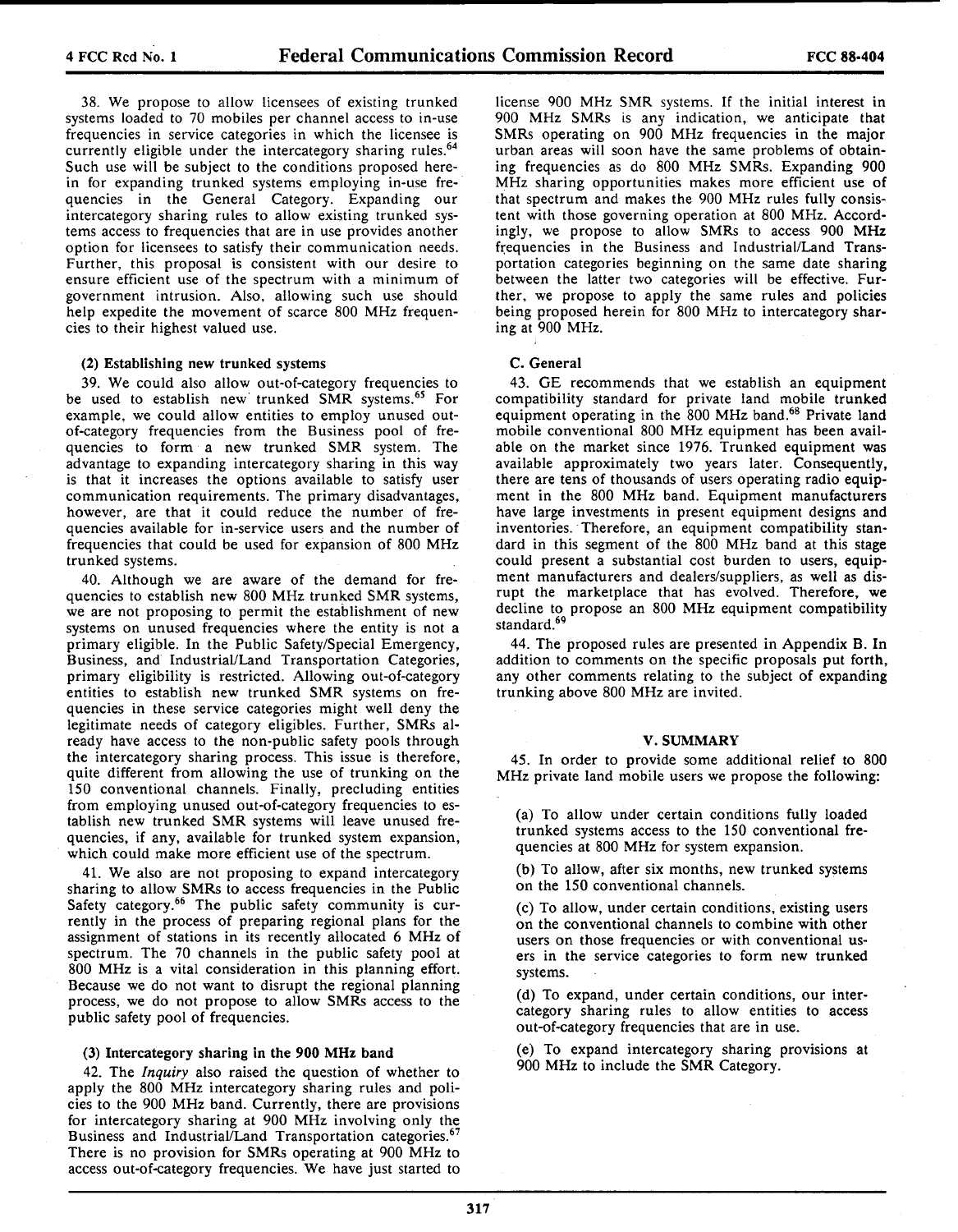# VI. INITIAL REGULATORY FLEXIBILITY ANALYSIS

# A. Reason for Action.

46. The Commission proposes to amend its rules to expand trunking on frequencies above 800 MHz. The proposals are intended to increase the efficient use of existing private land mobile spectrum. This action would allow trunked systems to access additional frequencies. thereby providing service to a greater number of people, expedite the movement of scarce 800 MHz channels to their highest valued use, and provide a more consistent set of rules governing operation on frequencies above 800 MHz.

## B. Legal Basis.

47. The proposed action is authorized under Sections  $4(i)$ ,  $303(r)$ , and  $331(a)$  of the Communications Act of 1934, as amended, 47 U.S.C. §§ 154(i), 303(r), and 332(a).

C. Reporting, recordkeeping and other compliance requirements.

48. No new requirements will be imposed upon licensees in the private land mobile services.

D. Federal rules which overlap, duplicate, or conflict with this rule.

49. None.

E. Description, potential impact, and number of small entities affected.

50. The Commission expects the proposals to provide increased opportunities to current trunked licensees and potential licensees. Although we believe it is too early to estimate the total effect of these proposals, we anticipate that the overall effect on small entities would be favorable. The proposal would permit trunked systems to provide service to a larger number of end users. The proposed rules may, however, make it difficult for those entities who want to establish their own conventional communication systems to find sufficient frequencies. The Commission has proposed, however, certain rule changes that minimize this potential impact.

F. Any significant alternative minimizing the impact on small entities and consistent with the stated objectives.

51. All significant alternatives have been addressed in the *Notice.* Further, this item is intended to minimize the regulatory burdens to our licensees, many of whom may be considered small business entities.

#### VII. PAPERWORK REDUCTION ACT STATEMENT

52. The proposals contained herein have been analyzed with respect to the Paperwork Reduction Act of 1980 and found to contain no new or modified form, information collection and/or recordkeeping, labeling, disclosure or record retention requirements, and will not increase burden hours imposed on the public. Rather, if adopted as proposed, the licensing burden on the public could be reduced.

### VIII. PROCEDURAL MATTERS

53. For purposes of this non-restricted notice and comment rule making proceeding, members of the public are advised that *ex parte* presentations are permitted except during the Sunshine Agenda period. *See generally* 47 C.F.R. § 1.1206(a). The Sunshine Agenda period is the period of time which commences with the release of a public notice that a matter has been placed on the Sunshine Agenda and terminates when the Commission (1) releases the text of a decision or order in the matter; (2) issues a public notice stating that the matter has been deleted from the Sunshine Agenda; or (3) issues a public notice stating that the matter has been returned to the staff for further consideration, whichever occurs first. 47 C.F.R. § 1.1202(f). During the Sunshine Agenda period, no presentations, *ex parte* or otherwise, are permitted unless specifically requested by Commission or staff for the clarification or adduction of evidence or the resolution of issues in the proceeding.  $47$  C.F.R. § 1.1203.

54. In general, an *ex parte* presentation is any presentation directed to the merits or outcome of the proceeding made to decision-making personnel which (1) if written, is not served on the parties to the proceeding, or (2), if oral, is made without advance notice to the parties to the proceeding and without opportunity for them to be present. 47 C.F.R. § 1.1202(b). Any person who submits a written *ex parte* presentation must provide on the same day it is submitted a copy of same to the Commission's secretary for inclusion to the public record. Any person who makes an oral *ex parte* presentation that presents data or arguments not already reflected in that person's previously-filed written comments, memoranda, or filings in the proceeding must provide on the day of the oral presentation a written memorandum to the secretary (with a copy to the Commissioner or staff member involved) which summarizes the data and arguments. Each *ex parte*  presentation described above must state on its face that the Secretary has been served, and must also state by docket number the proceeding to which it relates. 47 C.F.R. § 1.1206.

55. Authority for issuance of this *Notice of Proposed Rule Making* is contained in Sections 4(i) and 303(r) of the Communications Act of 1934, as amended, 47 U.S.C. §§ 154(i) and 303(r). Interested persons may file comments on or before March 10, 1989, and reply comments on or before April 7, 1989. All relevant and timely comments will be considered by the Commission before final action is taken in this proceeding. In reaching its decision, the Commission may take into consideration information and ideas not contained in the comments, provided that the fact of the Commission's reliance on such information is noted in the report and order.

56. In accordance with the provisions of Section 1.419 of the Commission's Rules, 47 C.F.R. § 1.419, formal participants shall file an original and five copies of their comments and other materials. Participants wishing each Commissioner to have a personal copy of their comments should file an original and 11 copies. Members of the general public who wish to express their interest by par· ticipating informally may do so by submitting one copy. All comments are given the same consideration, regardless of the number of copies submitted. All documents will be available for public inspection during regular business hours in the Commission's Public Reference Room at its headquarters at 1919 M Street, N.W., Washington, D.C.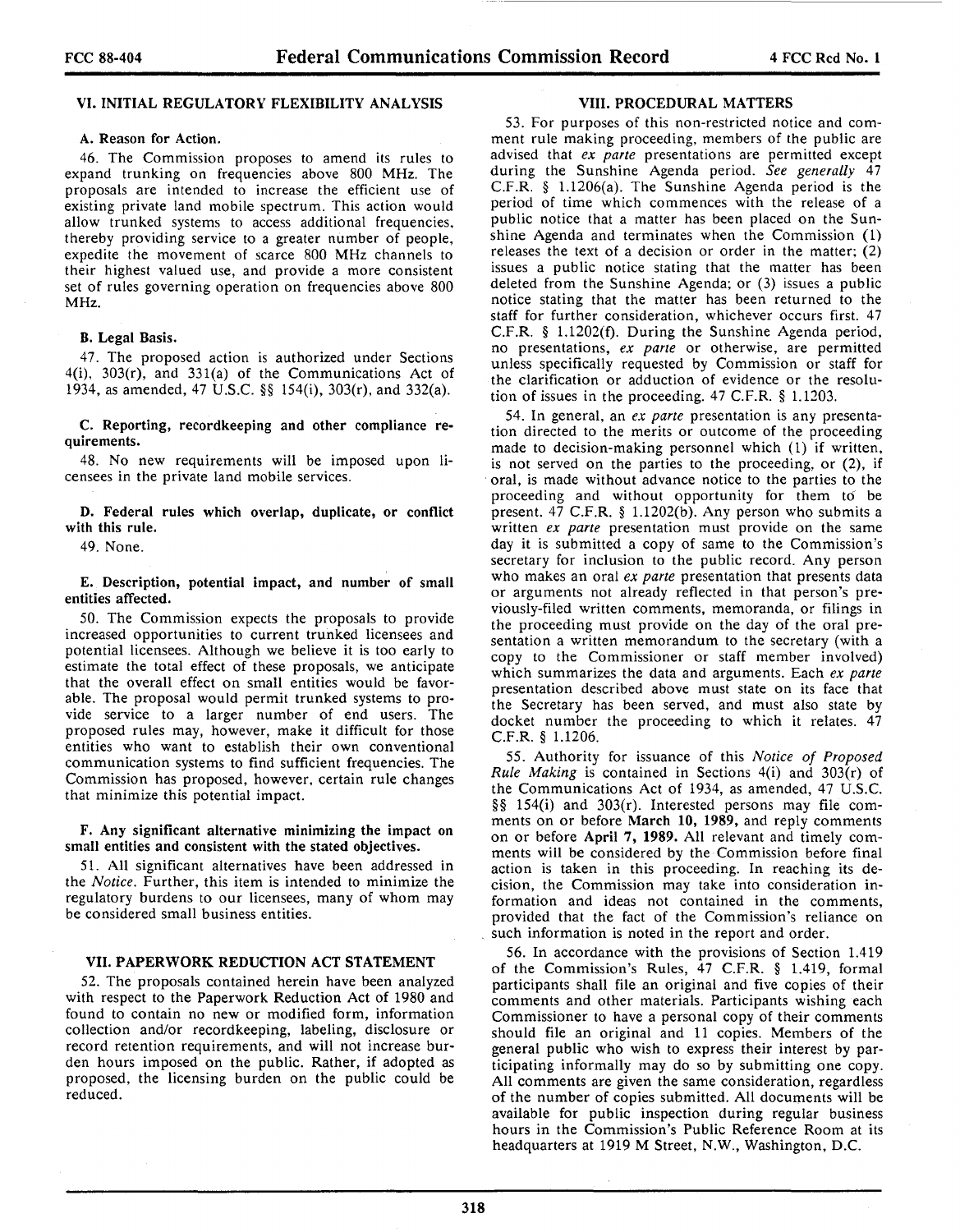# FEDERAL COMMUNICATIONS COMMISSION

Donna R. Searcy **Secretary** 

# APPENDIX A

# Comments

American Petroleum Institute

American SMR Network Association, Inc.

Associated Public-Safety Communications Officers, Inc.

Association of American Railroads

Association of Maximum Service Telecasters

Electronic Industries Association, Land Mobile Section

Forest Industries Telecommunications

General Electric Mobile Communications Business

Hudson Valley Communications

Manufacturers Radio Frequency Advisory Committee, Inc.

Mobile U.H.F., Inc.

National Association of Business and Educational Radio, Inc.

Special Industrial Radio Service Association, Inc.

State of Connecticut

Utilities Telecommunications Council

#### Reply Comments

National Association of Business and Educational Radio, Inc.

Manufacturers Radio Frequency Advisory Committee, Inc.

Motorola, Inc.

Special Industrial Radio Service Association, Inc. Utilities Telecommunications Council

# APPENDIX B

Part 90 of Chapter 1 of Title 47 of the Code of Federal Regulations is proposed to be amended as follows:

1. The authority citation for Part 90 is modified to read as follows:

Authority: Sections 4, 303, 331, 48 Stat., as amended, 1066, 1082; 47 U.S.C. §§ 154, 303, and 332 unless otherwise noted.

2. The Table of Contents to Part 90 is amended by revising the heading in Section 90.615 to read as "Frequencies available in the General Category".

3. Section 90.609 is amended by revising the title, by adding a new paragraph  $(b)(3)$ , and by revising paragraph (c) to read as follows:

§ 90.609 Special limitations on amendment of applications for assignment or transfer of authorizations for radio systems above 800 MHz.

\* \* \* \* \*

 $(b)(3)$  The authorization is for a conventional system assigned on a General Category frequency and the assignee, or transferee, is either an existing trunked licensee or an applicant proposing to use the frequency as part of a new trunked facility. The application must be accompanied with a demonstration that the assignor or transferor has not acquired the authorization for the principal purpose of profitable sale rather than constructing and operating a radio system and that its decision to assign the authorization was prompted by changing business circumstances.

(c) Licensees of constructed systems are permitted to make assignments, including partial assignments, of an authorized grant to an applicant proposing to create a new system or to an existing licensee that has loaded its system to 70 mobiles per channel and is expanding that system. Frequencies need not be available on an exclusive basis to be assigned. In cases where other licensees may be affected the applicant must submit a signed statement listing all affected co-channel licensees (including call signs) and verifying that they all have agreed to the proposed assignment. An applicant authorized to expand an existing system or to create a new system with frequencies it obtains through assignment will receive the assignor's existing license expiration date and loading deadline. A licensee that makes an assignment, full or partial, will not be authorized to obtain additional frequencies for that same system for a period of one year from the date of assignment.

4. Section 90.611 is amended by revising paragraph (c) to read as follows:

§ 90.611 Processing of applications.

# \* \* \* \* \*

(c) Each application will be reviewed to determine whether it can be granted. Applicants for frequencies in the Public Safety, Industrial/Land Transportation, Business, and General Categories must specify the intended frequency (or frequencies) of operation. Applicants for frequencies in the SMRS Category may either specify the intended frequency (or frequencies) of operation in accordance with the provisions of § 90.621 or request the Commission to perform the selection.

\* \* \* \* \*

*5.* Section 90.615 is amended by revising the section heading; revising the existing text and making it paragraph (a); and adding a new paragraph (b) to read as follows:

§ 90.615 Frequencies available in the General Category.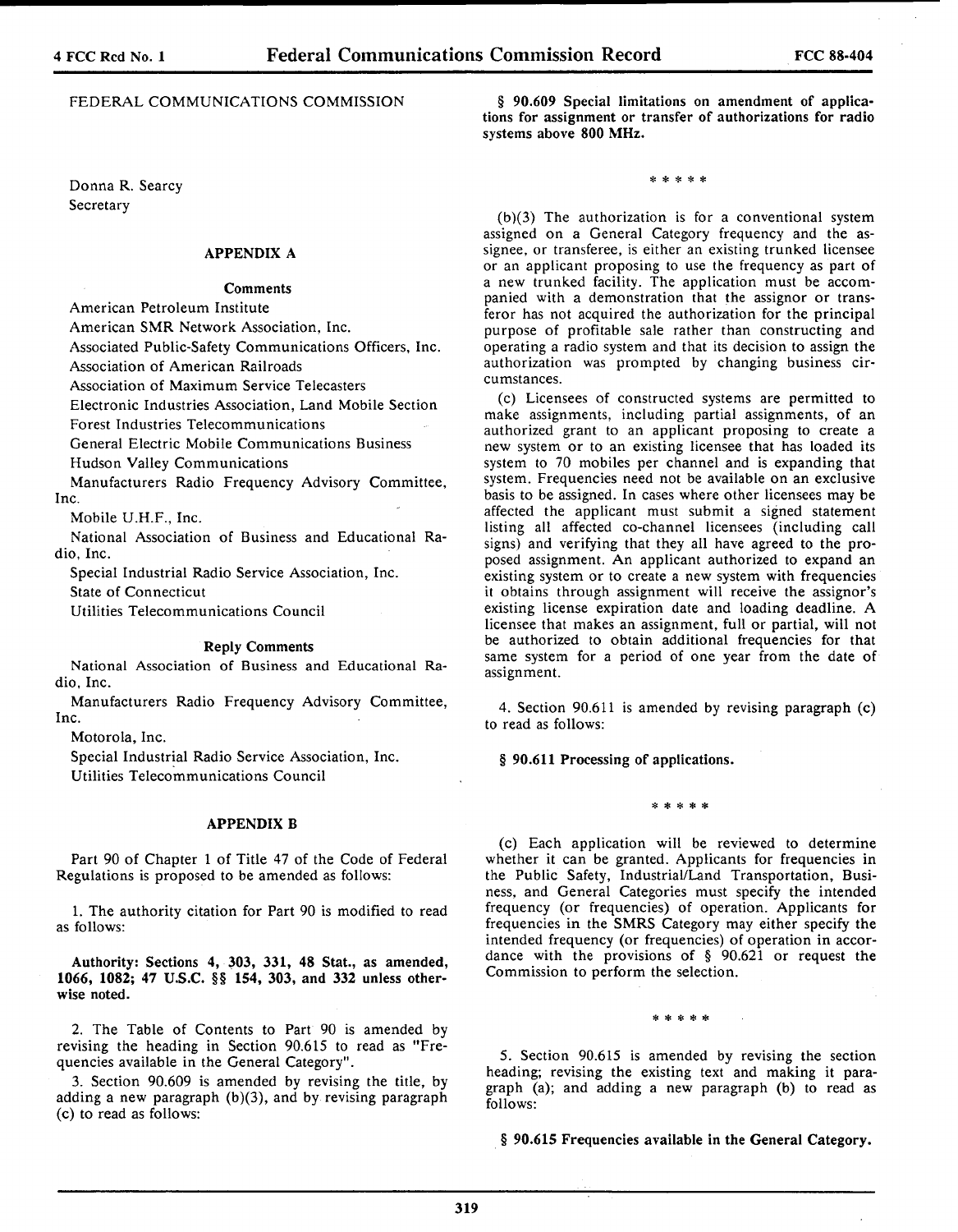(a) Frequencies in the 806-809.750/851-854.750 MHz bands (Channels 1-150) are allocated to the General Category for conventional operations. The frequencies are available to all eligibles under this subpart (see § 90.603) for conventional operations in areas farther than 110 km (68.4 miles) from the US/Mexico border and farther than 140 km (87 miles) from the US/Canada border.

(b) Frequencies in this category may also be used for trunked operations in these same areas in accordance with the following:

(1) Entities may employ unlicensed General Category frequencies to establish new trunked systems provided there are no 800 MHz and 900 MHz frequencies available in their service category.

(2) Conventional licensees may combine channels to form a trunked system provided each of the licensed systems being combined is constructed and operating. All frequencies being trunked together must be located at a primary site.

(3) General Category frequencies may be used for trunked system expansion in accordance with §  $90.621(g)$ .

6. Section 90.621 is amended by revising paragraphs (a), (c), (d), (e) and (h); revising the introductory text in paragraph (g); redesignating existing paragraphs (g)(3), (4), and (5) to  $(g)(4)$ , (5), and (6), respectively; and adding a new paragraph  $(g)(3)$  to read as follows:

# § 90.621 Selection and assignment of frequencies.

(a) Applicants for frequencies in the Public Safety, Industrial/Land Transportation, Business, and General categories must specify on the application the frequencies on which the proposed system will operate pursuant to a recommendation by the applicable frequency coordinator. Applicants for frequencies in the SMRS Category may either request specific frequencies by including in their applications justification for the frequencies requested or may request the Commission to select frequencies for the system from the SMRS Category.

 $(1) * * * *$ 

(i) Channels will be chosen and assigned in accordance with §§ 90.615, 90.617, or 90.619.

 $(ii) * * * *$ 

(iii) There are no limitations on the number of frequencies that may be trunked. Except as indicated in paragraph  $(a)(1)(iv)$  of this section, authorizations may be granted for up to 20 trunked frequency pairs at a time in accordance with the frequencies listed in §§ 90.615, 90.617, and 90.619.

\* \* \* \* \*

(c) Trunked systems authorized on frequencies in the Public Safety, Industrial/Land Transportation, Business, and General Categories will be protected solely on the basis of predicted contours. Coordinators will attempt to provide a 40 dBu contour at 20 miles and to limit cochannel interference levels at this distance to 30 dBu. This would result in a mileage separation of 70 miles for typical system parameters. Separations may be less than 70 miles where the requested service areas, terrain, or other factors warrant reduction. In the event that the separation is less than 70 miles, the coordinator must indicate that the protection criteria have been preserved or that the affected licensees have agreed in writing to the proposed system. Only co-channel interference between base station operations will be taken into consideration. Adjacent channel and other types of possible interference will not be taken into account.

(d) Conventional systems authorized on frequencies in the Public Safety, Industrial/Land Transportation, Business, and General Categories that have met the loading level necessary for channel exclusivity will be protected in the same fashion as described in paragraph (c) of this section.

(e) Conventional systems authorized on frequencies in the Public Safety, Industrial/Land Transportation, Business, and General Categories which have not met the loading levels necessary for channel exclusivity will not be afforded co-channel protection.

(f) \* \* \*

(g) Frequencies in the 806-821/851-866 MHz bands listed as available for eligibles in the Public Safety, Industrial/Land Transportation, Business, General, and SMRS Categories are available for inter-category sharing under the following conditions:

 $(1)$  \* \* \*

 $(2)$  \* \* \*

(3) Channels in the General Category will be available to fully-loaded trunked Public Safety, Industrial/Land Transportation, Business, and SMR Category systems for expansion if there are no in-category 800 MHz frequencies available. Evidence must be provided that the applicant has sufficient users to warrant the authorization of additional channels. A licensee will be authorized no more than one channel more than its current loading warrants. Unused (unlicensed) channels in the General Category are also available to establish new trunked systems provided there are not sufficient in-category 800 MHz and 900 MHz frequencies available. The maximum number of frequency pairs that will be assigned at one time for new systems is five.

\* \* \* \* \*

 $(h)$  Frequencies in the 896-901/935-940 MHz bands listed as available for eligibles in the Industrial/Land Transportation, Business, and SMRS Categories will be available for inter-category sharing to all persons eligible in those categories starting May 6, 1990, under the following conditions:

(1) The applicant must submit a statement from its own category coordinator that frequencies are not available in that category, and coordination is required from the applicable out-of-category coordinator.

(2) The out-of-category licensee must operate by the rules applicable to the category to which the frequency is allocated.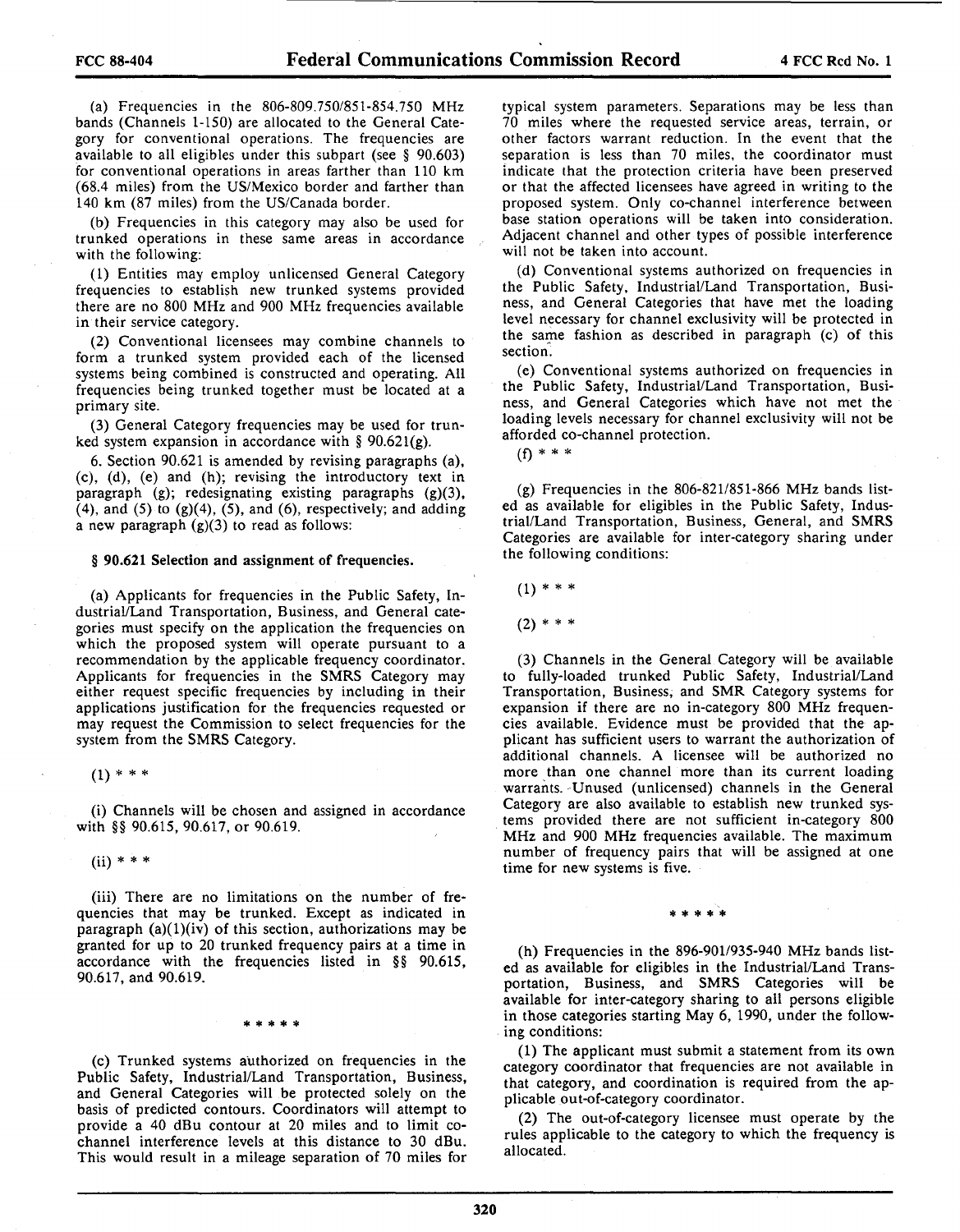(3) For SMRs, the licensee will be authorized no more than one channel more than its current loading warrants.

7. Section 90.629 is amended by revising the introductory text to read as follows:

# 90.629 Extended implementation schedules.

Applicants requesting frequencies in the Public Safety, Industrial/Land Transportation, Business, and General Categories for either trunked or conventional operations may be authorized a period of up to three (3) years for placing a station in operation in accordance with the following:

# \* • • • •

# FOOTNOTES

1 Notice of Inquiry, PR Docket No. 87-213, 2 FCC Red 3820 (1987).

<sup>2</sup> Currently, above 800 MHz, trunking is permitted only on certain specified frequencies. *See* 47 C.F.R. §§ 90.615 - 90.621.

<sup>3</sup>*See* 47 C.F.R. §§ 90.615, and 90.617. 4 *See* 47 C.F.R. §§ 90.621, 90.625, 90.631, and 90.633.

<sup>5</sup> Second Report and Order, Docket No. 18262, 46 FCC 2d 752 (1974).

<sup>6</sup>*See* Order, 43 Fed. Reg. 35,394 (1978). 7 The Commission established waiting lists as a means of ranking applications that could not be granted at the time of filing but could be granted when and if frequencies later became available.

8 SMR operators are entrepreneurs who offer communications services on a commercial basis to private radio eligibles. The SMR service was created to encourage a competitive private land mobile market, as well as to promote the use of trunking technology. *See* note *5.* 

<sup>9</sup> Second Report and Order, Docket No. 79-191, 90 FCC 2d 1281 (1982).

10 The four service categories are Public Safety/Special Emergency, Business, Industrial/Land Transportation, and SMR.

11 We recover or "take back" assigned channels from SMR licensees who fail to meet either the construction period or mobile loading requirements of Section 90.631 of the Rules. *See*  47 C.F.R. § 90.631.

*12 See* Report and Order, PR Docket No. 86-160, 2 FCC Red 513 (1987). *See also* note 9, *supra.* 

 $13$  Report and Order, Docket No. 86-404, 3 FCC Rcd 1838 (1988), 53 Fed. Reg. 12154 (1988).

<sup>14</sup> Report and Order, Gen Docket No. 84-1233, 61 RR 2d 165 (1986).

 $15$  A list of the commenting parties is provided in Appendix A.

16 AAR comments at 3:

17 API comments at 4.

<sup>18</sup>*See, e.g.,* UTC comments at 5.

19 MST comments at 4-5.

<sup>20</sup>*See, e.g.,* APCO comments at 3.

21 EIA comments at 9.

<sup>22</sup>*See, e.g.,* NABER comments at 15.

<sup>23</sup> The Inquiry solicited comments on whether licensees should be allowed to trunk on the 150 conventional channels at 800 MHz and under what circumstances, whether new trunked systems can be established on out-of-category channels obtained through intercategory sharing. whether existing licensees for conventional operations should be allowed to combine licensed frequencies and trunk those frequencies. and on the implications of allowing trunking in frequency bands other than 800 MHz. See Inquiry at 2 FCC Rcd 3820-3825.

<sup>24</sup> See, e.g., NABER comments at 4-9.<br><sup>25</sup> Theoretically, the efficiency of a trunked system increases as its number of channels increases.

26 ASNA comments at 9.

27 NABER comments at 11.

<sup>28</sup> SIRSA comments at 6.  $29$  *See, e.g.,* Connecticut comments at 3.

30 ASNA comments at 10.

31 NABER comments at 12-13.

<sup>32</sup> SIRSA reply comments at 3.

33 ASNA comments at 9.

34 SlRSA reply comments at 4.

35 GE comments at 4-5.

36 Motorola reply comments at 3-4.

 $37$  There are exclusivity provisions for the 470-512 MHz band. but this spectrum is only available to private land mobile services in a limited number of metropolitan areas. *See* Subpart L of Part 90 of the Commission's Rules, §§ 90.301 *et seq.* 

38 Our primary objective is to provide some relief for SMR systems to obtain additional frequencies as they are by far the dominant users of trunked technology. The spectrum efficiency arguments in favor of expanding trunking, however, apply equally well to other trunked users.

<sup>39</sup>*See* 47 C.F.R. § 90.615. 40 *See* 47 C.F.R. § 90.621(g). 41 The Private Radio Bureau, however, has granted several waivers for trunked operation on these frequencies. *See,* for example, Sigma Telecommunication Waiver (DA 88-1064) adopted July 8, 1988. (Waiver granted where licensee has exclusive use of the conventional channel.) In light of action taken here, we do not plan to grant any requests filed during the pendency of this proceeding for waiver of our Rules to allow trunking on the conventional channels. 42 *See* note 13 *supra.* 

<sup>43</sup>*See* Report and Order, Docket 20909, 64 FCC 2d 825 (1977). 44 *See* 47 C.F.R. § 90.621(g).

45 In 1982 we adopted rules allowing eligibles in the three non-SMR Categories.access to frequencies in each others' categories. We later extended the intercategory 'sharing rules to include eligibles in the SMR Category. *See* note 12 *supra.* 

46 Service category here refers to the four categories where the frequencies are grouped by eligibility rather than technology. The service categories are Public Safety, Business, Industri-al/Land Transportation, and SMR.

<sup>47</sup> This policy is consistent with those adopted for intercategory sharing. *See* Memorandum Opinion and Order, Docket 86-160, 2 FCC Red 4292 (1987).

48 See 47 C.F.R. § 90.621.<br><sup>49</sup> The recognized frequency coordinators in this category are APCO, NABER, and SIRSA. NABER currently coordinates applications for SMRs on the 150 conventional frequencies. There is no certified frequency coordinator for the SMR Category.